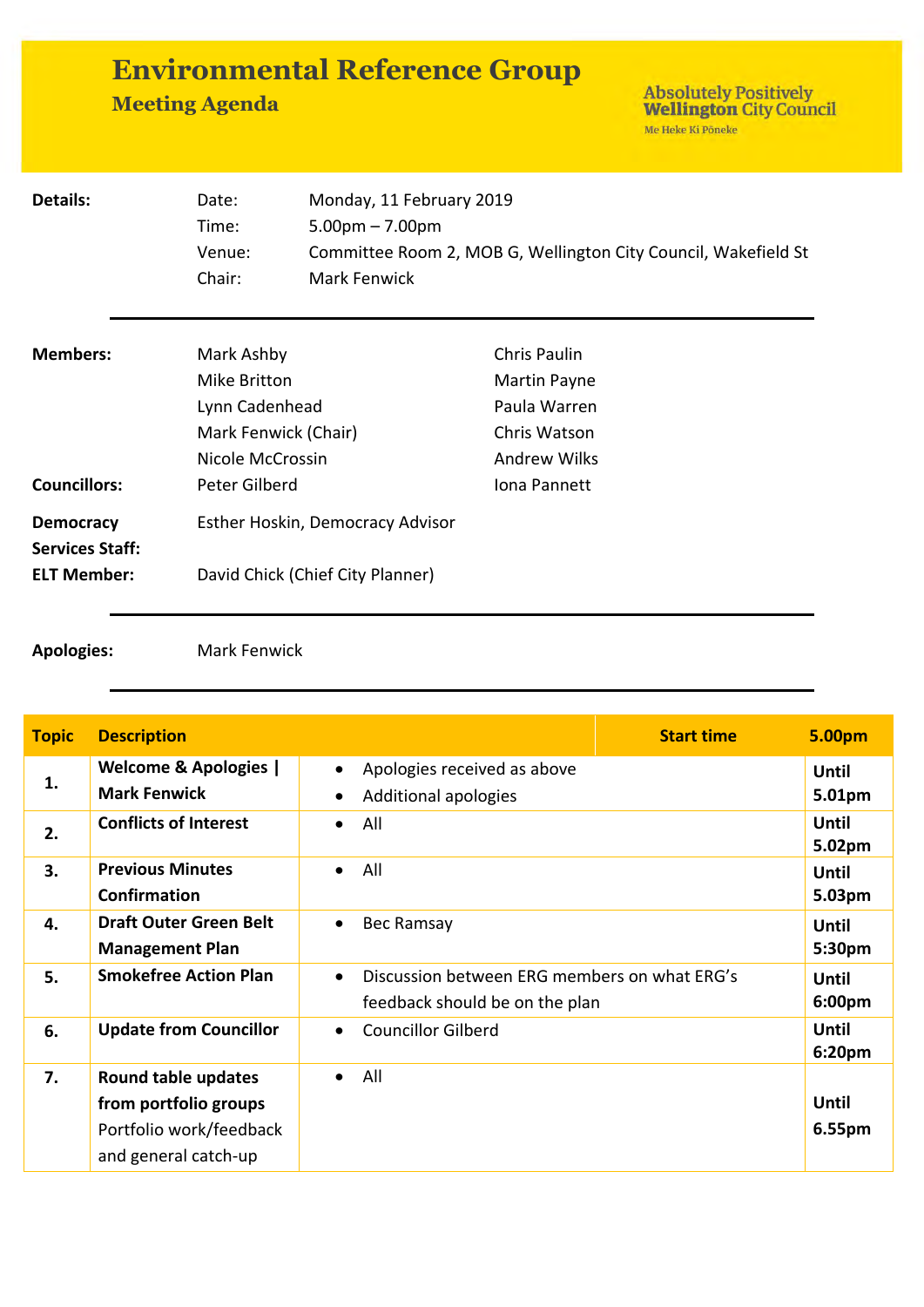| о. | <b>General Business</b> | All                  | Until<br>7:00pm |
|----|-------------------------|----------------------|-----------------|
|    | <b>Next Agenda Due</b>  | Monday November 2018 |                 |

## **Actions:** The following tables the actions, responsibilities and deadlines from previous meetings

| <b>Action Points Arising at Previous Meetings</b> | <b>Responsibility Deadline</b> |         |
|---------------------------------------------------|--------------------------------|---------|
| 1. Use Loomio to develop portfolio principles     | All                            | Ongoing |